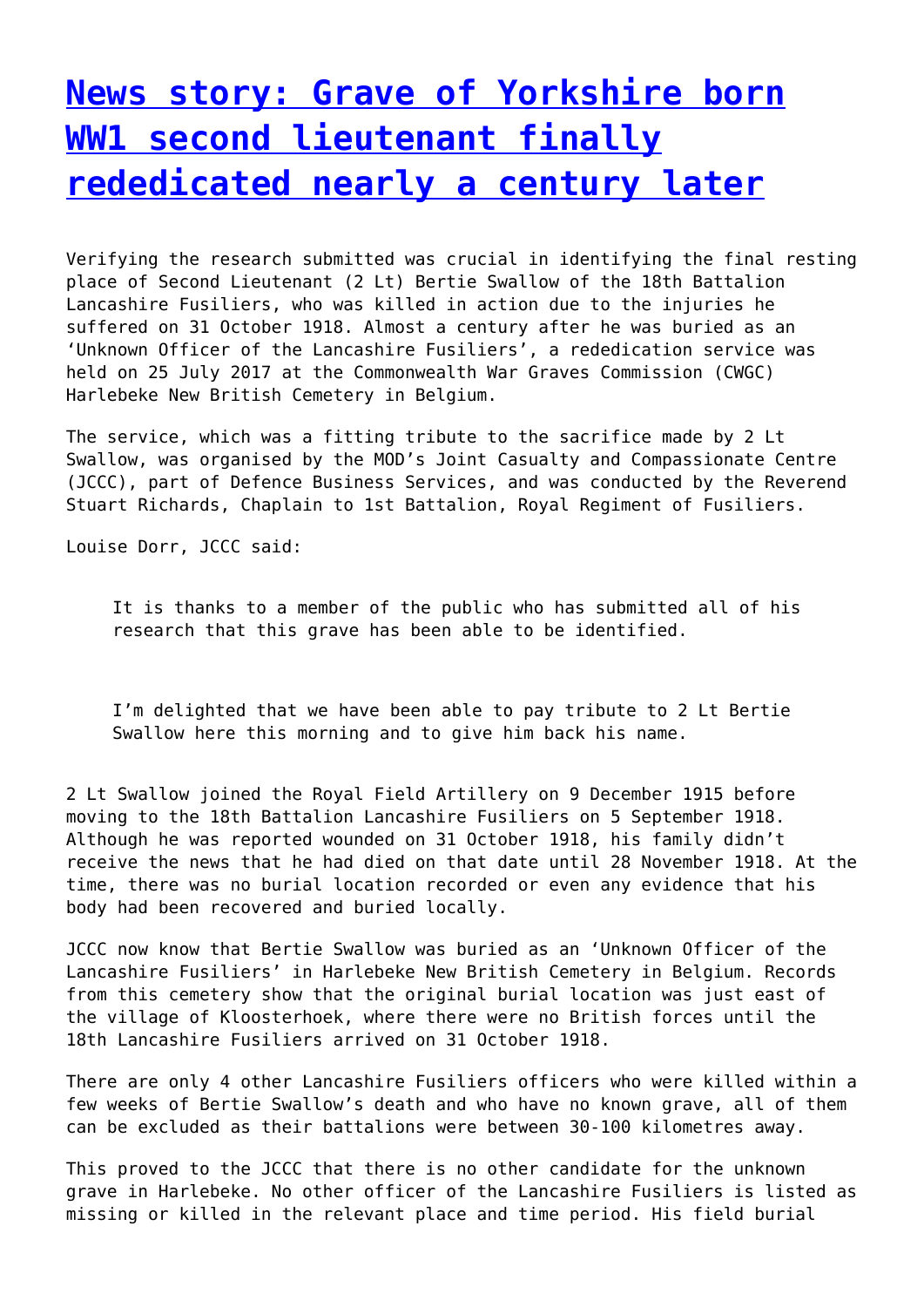site was not the scene of any armed conflict until the arrival of the Lancashire Fusiliers on 31 October 1918. By elimination, this confirmed the final resting place of 2 Lt Bertie Swallow.



Reverend Stuart Richards delivers the rededication service for 2 Lt Swallow. Crown Copyright, All rights reserved

Reverend Stuart Richards, said:

It is a privilege to tend the flame of remembrance and to ensure that those who made the supreme sacrifice a century ago have a memorial and a name for future generations.

Almost 100 years after he died, 2 Lt Swallow's grave has been rededicated and a new headstone bearing his name has been provided by the Commonwealth War Graves Commission (CWGC).

#### **[News story: Armed Forces Muslim Forum](http://www.government-world.com/news-story-armed-forces-muslim-forum-celebrates-eid-with-the-muslim-community/)**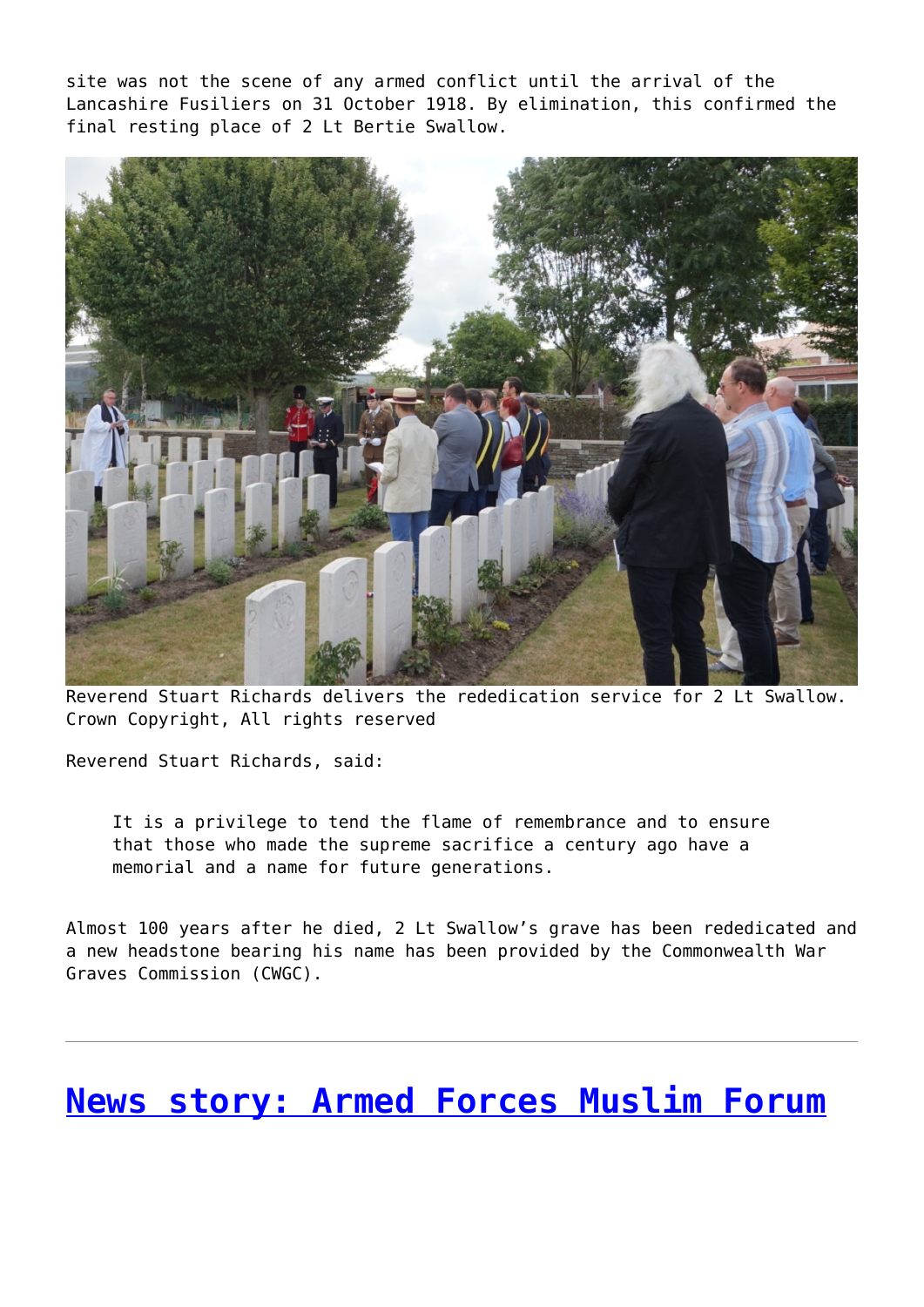## **[Celebrates Eid with the Muslim](http://www.government-world.com/news-story-armed-forces-muslim-forum-celebrates-eid-with-the-muslim-community/) [Community](http://www.government-world.com/news-story-armed-forces-muslim-forum-celebrates-eid-with-the-muslim-community/)**

Defence Minister, Earl Howe, Chief of Defence People, Lieutenant General Richard Nugee, and Commander Home Command, Lieutenant General Bashall, hosted a dinner centred on the theme of being driven and united by common values and purpose.

Earl Howe gave the keynote speech, in which he highlighted how the Armed Forces and Muslim community often experience stereotyping and misconceptions.

Defence Minister Earl Howe said:

It is wonderful to be celebrating the end of Ramadan together, and in doing so celebrating the important role the Muslim community plays in our Armed Forces.

There is far more that unites us than divides us, and by working together we are building a diverse force which is therefore a stronger force, enhancing our cultural and linguistic skills for our operations at home and abroad.

In his speech, Earl Howe praised the Muslim community for their generosity and resilience in the face of recent events, including the devastating Grenfell Tower and the Finsbury Park attack. The Minister then turned to the "unknown" humanitarian efforts of our Armed forces, where personnel show the same values at home and on operations overseas.

Brigadier Peter Cameron, from the MOD's Operation Directorate, gave a presentation on the UK Armed Forces' recent humanitarian operations before Mr Aamer Naeem, CEO of UK based Muslim charity, Penny Appeal, highlighted their humanitarian activities overseas and endorsed the Armed Forces for the values they share.

Sergeant Ahmed Dhalai described his experience of helping to rescue migrants off the coast of North Africa, where he was able to use his linguistic skills and cultural background to carry out his tasks compassionately, showing the importance of building a diverse force.

Colonel Steve Davies spoke about his role in efforts to foster peace and security in South Sudan, and Major Naveed Muhammad spoke about his duties in the fight against Ebola in Sierra Leone.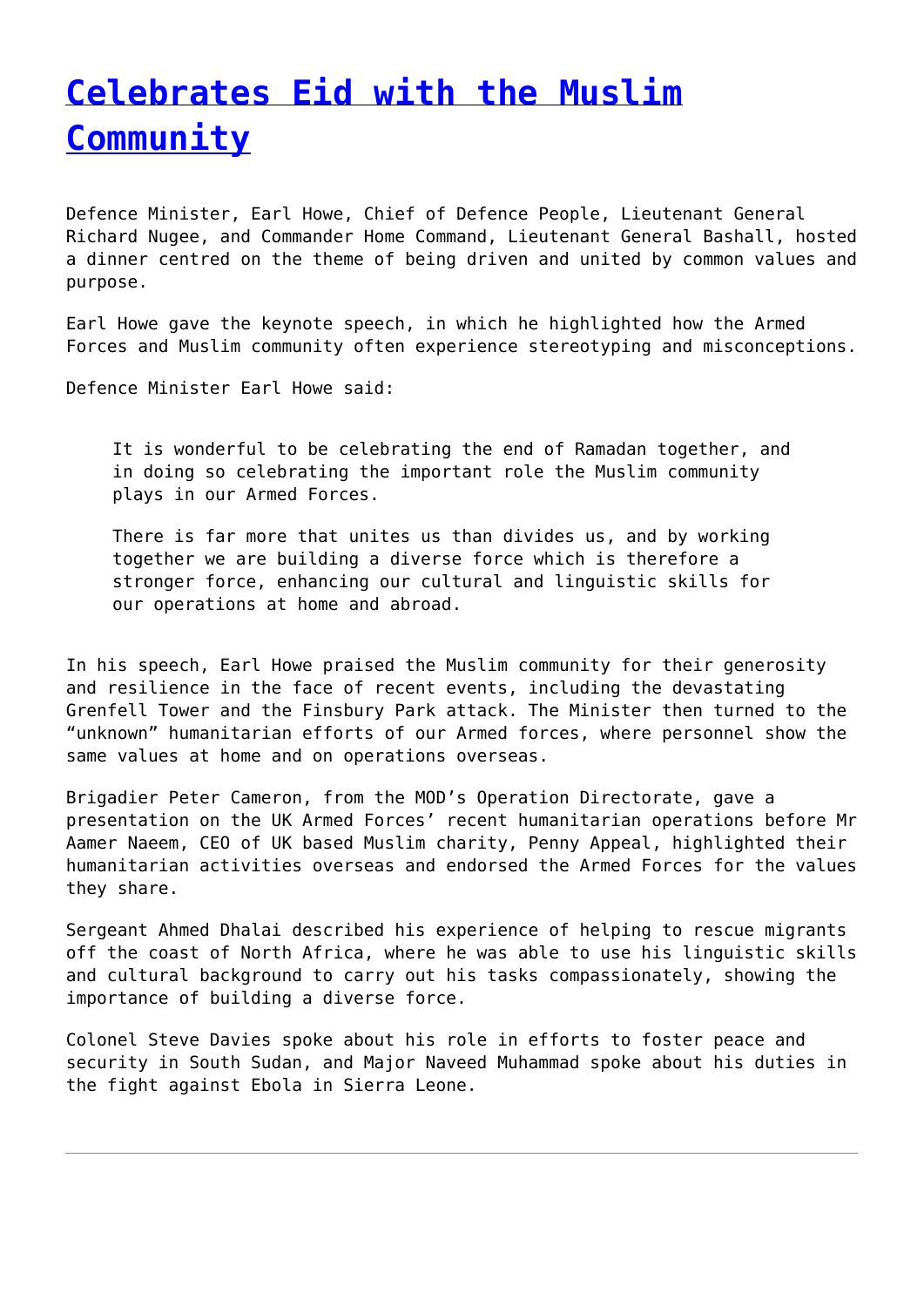#### **[News story: Defence Minister announces](http://www.government-world.com/news-story-defence-minister-announces-helicopter-work-will-stay-in-the-uk-2/) [helicopter work will stay in the UK](http://www.government-world.com/news-story-defence-minister-announces-helicopter-work-will-stay-in-the-uk-2/)**

Options had been considered to relocate the fabrication work for future AW159 helicopters orders – the export version of the Wildcat helicopters already in service with the British Army and Royal Navy – overseas.

After careful joint analysis with the Ministry of Defence, Leonardo Helicopters in Yeovil has confirmed that it will carry out all future fabrication for the AW159 helicopter in the UK, with much of this work being undertaken at its Somerset facility – an agreement that will sustain 40 highly skilled jobs across the UK-based supply chain.

Wildcat is a highly versatile aircraft, capable of a wide a range of tasks over land and sea. The Royal Navy's maritime Wildcat forms the core of the UK's Frigate and Destroyer aviation capability and performs tasks including Anti-Surface and Submarine Warfare, force protection, transport and the vital information, surveillance, target acquisition, and reconnaissance (ISTAR) role. Similarly, the Army variant performs reconnaissance, command and control, force protection, and transport roles in a wide variety of environments.

Minister for Defence Procurement Harriett Baldwin said:

I am delighted that a solution for UK-based fabrication for the AW159 helicopter has been identified between the MOD and Leonardo Helicopters. An agreement that secures Yeovil as the home of AW159 and Wildcat production and maintenance in the UK.

This work has not only helped sustain 40 of highly skilled jobs within the UK, but will act as a positive boost for the company and, through improved cost-effectiveness, their export customers. I would also like to pay tribute to Marcus Fysh MP, who has worked tirelessly to secure this great result.

Over a decade ago the MOD bought, as part of the 2006 Wildcat (then Future Lynx) demonstration and manufacturing contract, a number of specialised jigs and tooling for the fabrication of the AW159 Wildcat Helicopters. These essential parts are used to ensure airframe alignment, mould, patterns and manufacturing tools and gauges. These will now be used by Leonardo to carry out the fabrication work in the UK.

The MOD's continuing commitment to the Wildcat was also highlighted earlier this year, when a [£271 million five year deal](https://www.gov.uk/government/news/271m-wildcat-helicopter-support-deal-sustains-500-uk-jobs) was signed to deliver a range of support and training services for the UK's entire fleet of 62 AW159 Wildcat helicopters, securing 500 jobs at Leonardo's facilities in Yeovil and Royal Naval Air Station Yeovilton.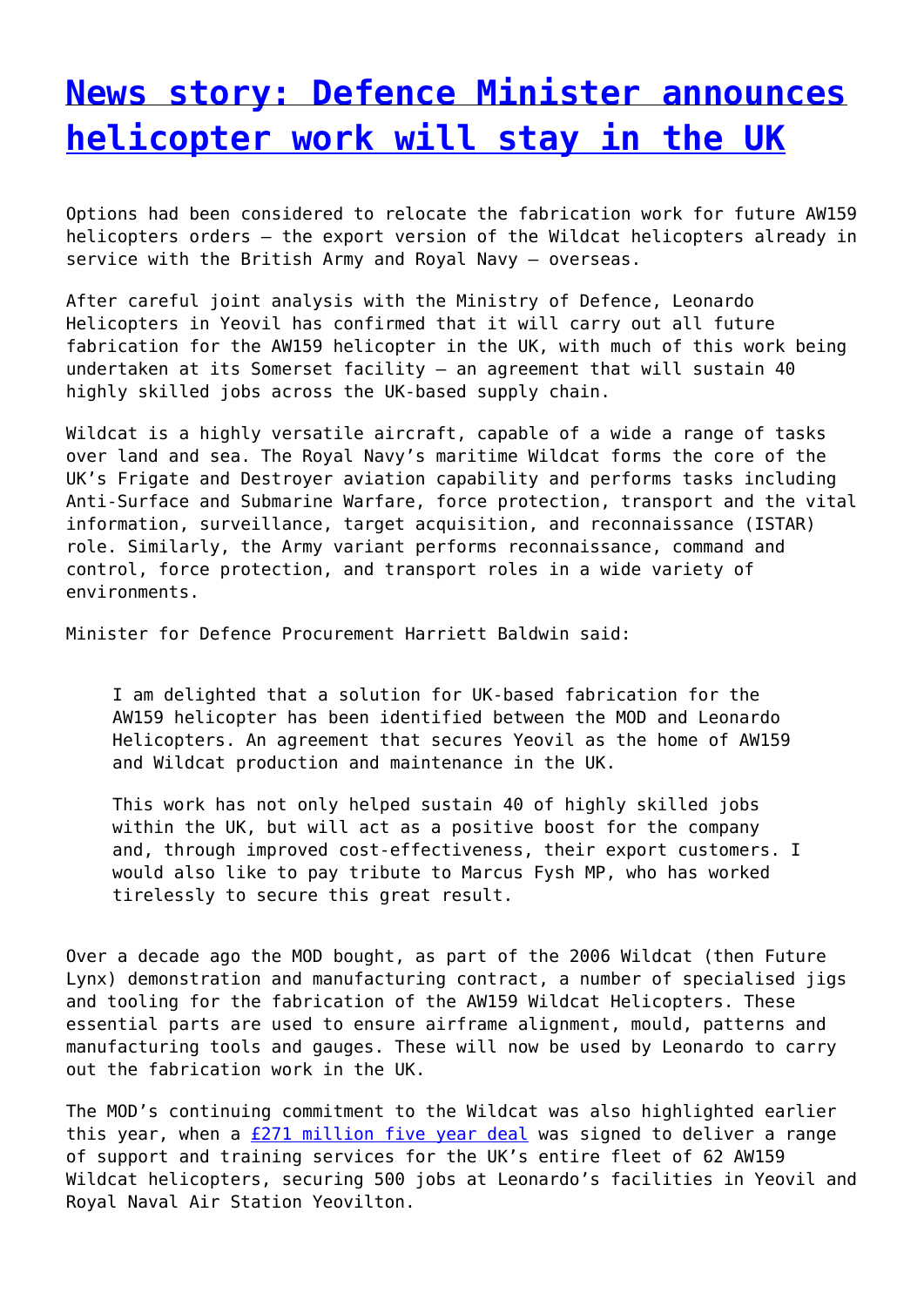### **[News story: Chief of the Defence Staff](http://www.government-world.com/news-story-chief-of-the-defence-staff-strengthens-bonds-with-india-2/) [strengthens bonds with India](http://www.government-world.com/news-story-chief-of-the-defence-staff-strengthens-bonds-with-india-2/)**

Under the umbrella of the 2015 Defence and International Security Partnership (DISP), Sir Stuart met senior Indian military figures, including the Chairman of the Chiefs of Staff Committee (COSC), currently Admiral Sunil Lanba; the Chief of the Army Staff, General Bipin Rawat; and the General Officer Commanding in Chief Eastern Command, Lieutenant General Praveen Bakshi. Sir Stuart also met with the Indian Defence minister, Shri Arun Jaitley, and the National Security Advisor, Shri Ajit Doval.

Sir Stuart's exchanges centred on the continued growing defence relationship through the recently established Capability Partnerships, the joint threats of terrorism and extremism faced globally, upcoming exercises and UN Peacekeeping among other topics.

UK Chief of the Defence Staff Air Chief Marshal Sir Stuart Peach said:

My interactions with the civilian and political officials have served to underpin our already strong bonds. Our shared values provide a platform on which, as partners, we can contribute to regional and global security and jointly develop cutting edge capabilities for our armed forces. Whether beating terror, securing peace and stability through better peacekeeping or sharing operational knowledge and technology, as defence partners, we are world beaters.

The Chief of the Defence Staff visited Delhi and Kolkata over four days. In addition to meetings with senior military and civilian officials, he laid a wreath at India Gate in commemoration of the 74,000 Indians who served and died in the First World War.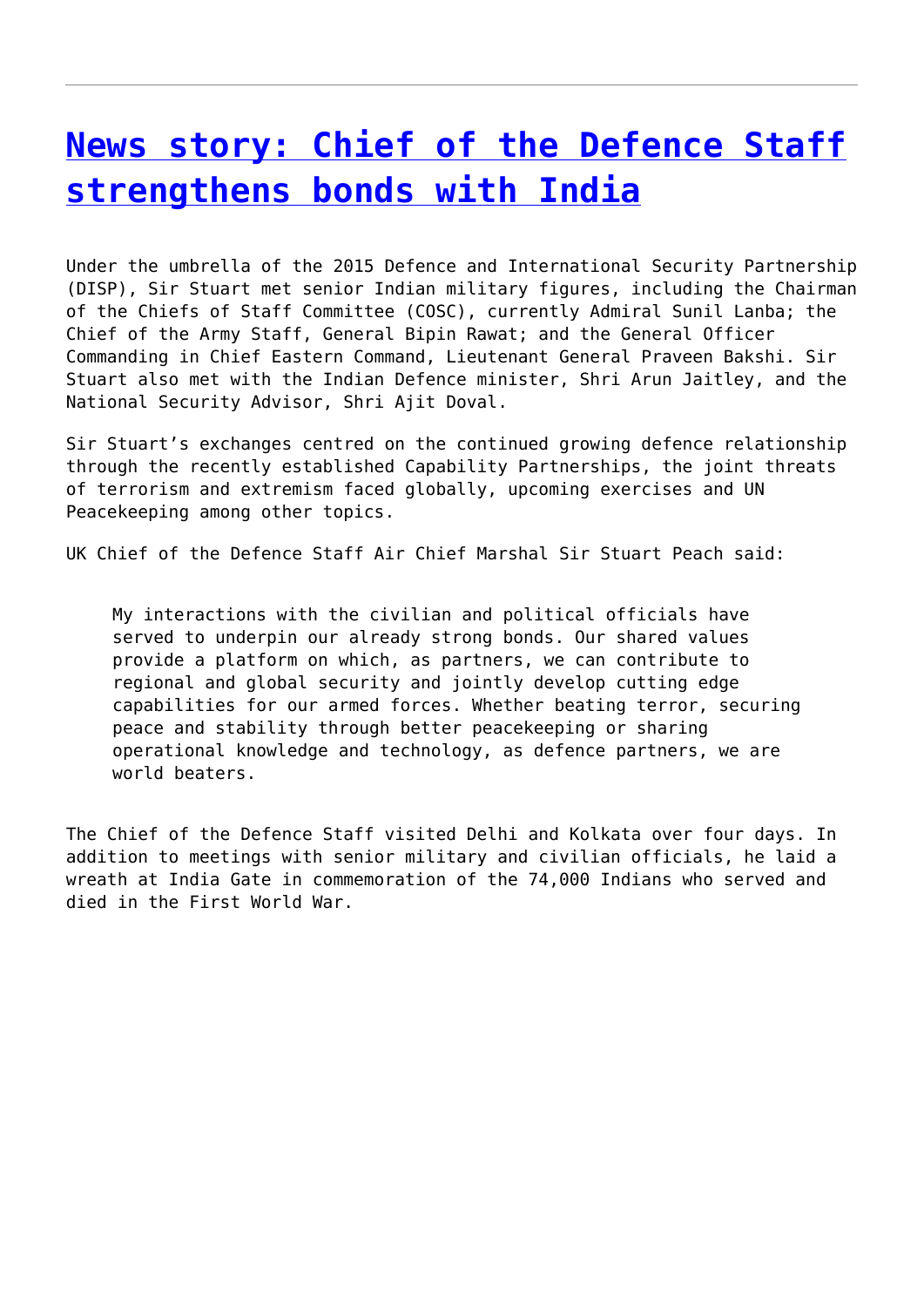

Chief of Defence Staff Sir Stuart Peach presents a memento to Admiral Sunil Lanba PVSM AVSM ADC, Chairman of the Chiefs of Staff Committee (COSC). Copyright British High Commission India.

Sir Stuart also interacted with students at the prestigious National Defence College, India's principal establishment for strategic learning for senior Indian and selected international Defence officers. His trip was completed by a visit to the Garden Reach Shipbuilders & Engineers Ltd, the premier Warship building Company in India.

The UK's and India's Armed Forces continue to benefit from a close relationship and Sir Stuart's visit fortifies this. Both countries' Armed Forces are undergoing a transformation in some guise and the learning experiences from each other in areas like the joint aircraft carrier projects, to combatting terrorism, develops best practice between global partners.

# **[News story: Defence Secretary visits](http://www.government-world.com/news-story-defence-secretary-visits-the-nations-future-flagship/) [the nation's future Flagship](http://www.government-world.com/news-story-defence-secretary-visits-the-nations-future-flagship/)**

The Defence Secretary landed by Merlin helicopter on the deck of the new aircraft carrier HMS Queen Elizabeth, which is currently on sea trials off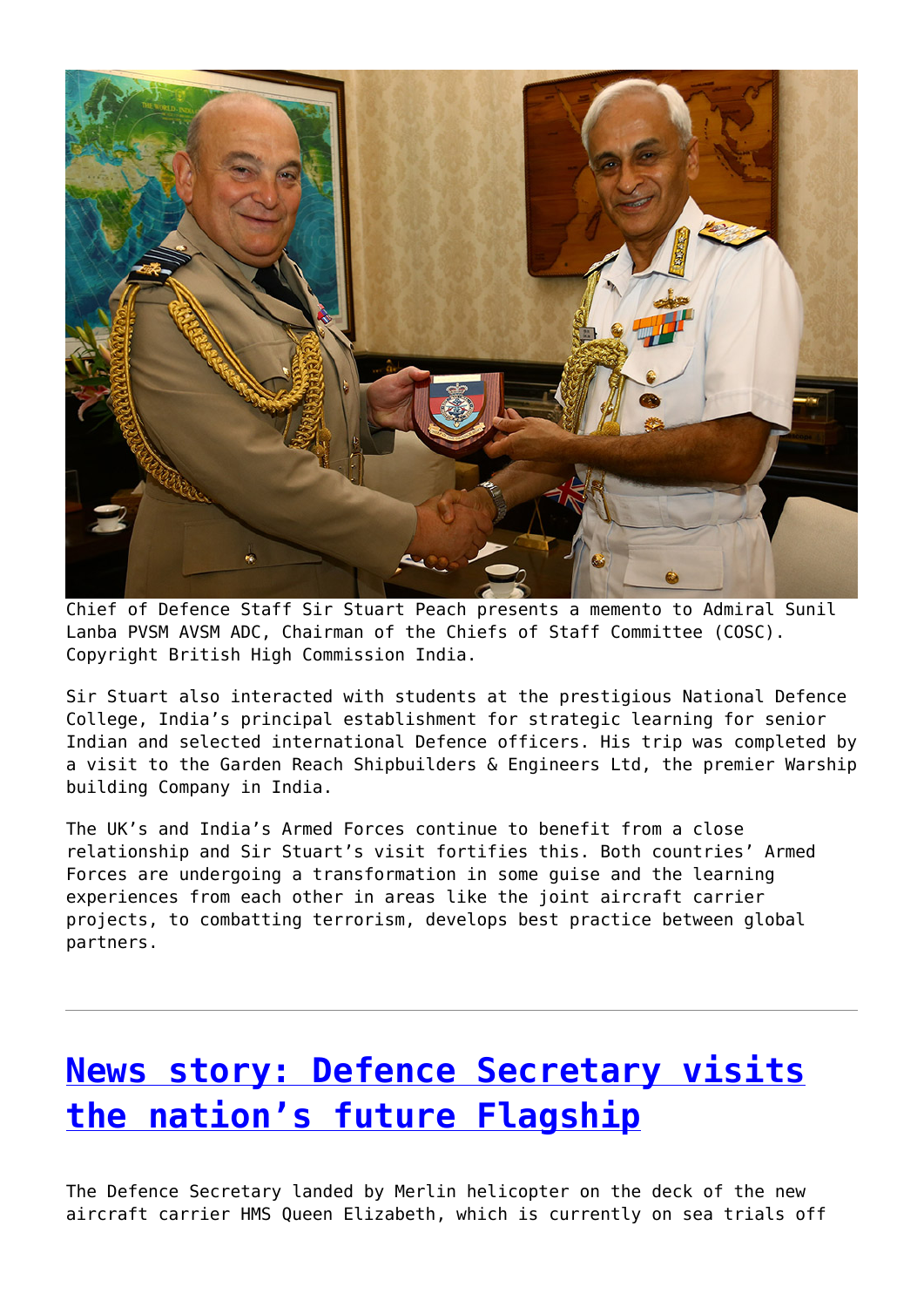the coast of Scotland. He met with members of the crew and thanked them for their contribution to UK defence.

While addressing the Ship's Company, Sir Michael announced the Britain's second aircraft carrier, HMS Prince of Wales, will be officially named at a ceremony in Rosyth on 8th September 2017.

#### **Defence Secretary Sir Michael Fallon said:**

Our carrier programme is a clear demonstration of British power and commitment to our global standing. With two aircraft carriers we will have one available at all times, providing a world-class carrier strike capability. They offer a prodigious promise to future generations of our determination to continue fronting up to aggression for years to come.

The magnificent HMS Queen Elizabeth provides us with power on a scale we have never seen before. Protecting us for the next half a century, she will be a highly versatile and potent force, capable of both humanitarian and disaster relief and high-end war fighting.



The Defence Secretary landed by Merlin helicopter on the deck of HMS Queen Elizabeth.

Four weeks ago today HMS Queen Elizabeth sailed for the first time from Rosyth, under the authority of the Aircraft Carrier Alliance, which is responsible for building and delivering the ship to the Royal Navy.